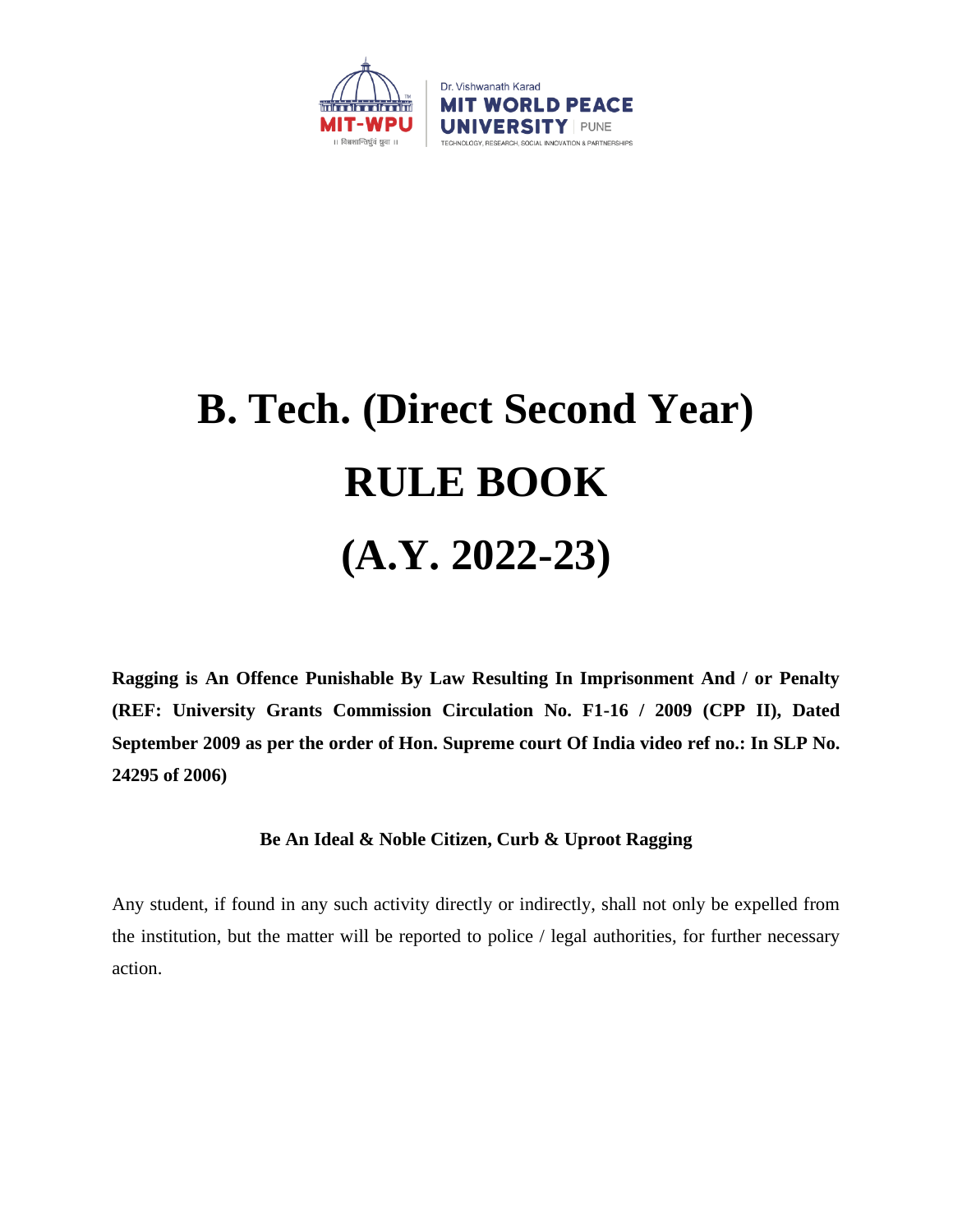

# **Programs available**

| <b>Faculty of Engineering Under Graduate Programs</b> |                                                                                             |  |
|-------------------------------------------------------|---------------------------------------------------------------------------------------------|--|
| Sr.<br>No.                                            | <b>Program Nomenclature</b><br>(Bachelor of Technology - B. Tech.)                          |  |
| 1                                                     | <b>Bio Engineering</b>                                                                      |  |
| $\overline{2}$                                        | <b>Chemical Engineering</b>                                                                 |  |
| 3                                                     | Civil Engineering                                                                           |  |
| $\overline{4}$                                        | Civil Engineering (Smart Infrastructure and Construction)                                   |  |
| 5                                                     | <b>Computer Science and Engineering</b>                                                     |  |
| 6                                                     | Computer Science and Engineering (Artificial Intelligence and Data Science)                 |  |
| $\tau$                                                | Computer Science and Engineering (Cyber Security and Forensics)                             |  |
| 8                                                     | Computer Science and Engineering (Computer Science and Business Systems)                    |  |
| 9                                                     | <b>Electrical and Computer Engineering</b>                                                  |  |
| 10                                                    | Electronics and Communication Engineering                                                   |  |
| 11                                                    | Electronics and Communication Engineering (Artificial Intelligence and Machine<br>Learning) |  |
| 12                                                    | <b>Mechanical Engineering</b>                                                               |  |
| 13                                                    | Mechanical Engineering (Robotics and Automation)                                            |  |
| 14                                                    | Petroleum Engineering                                                                       |  |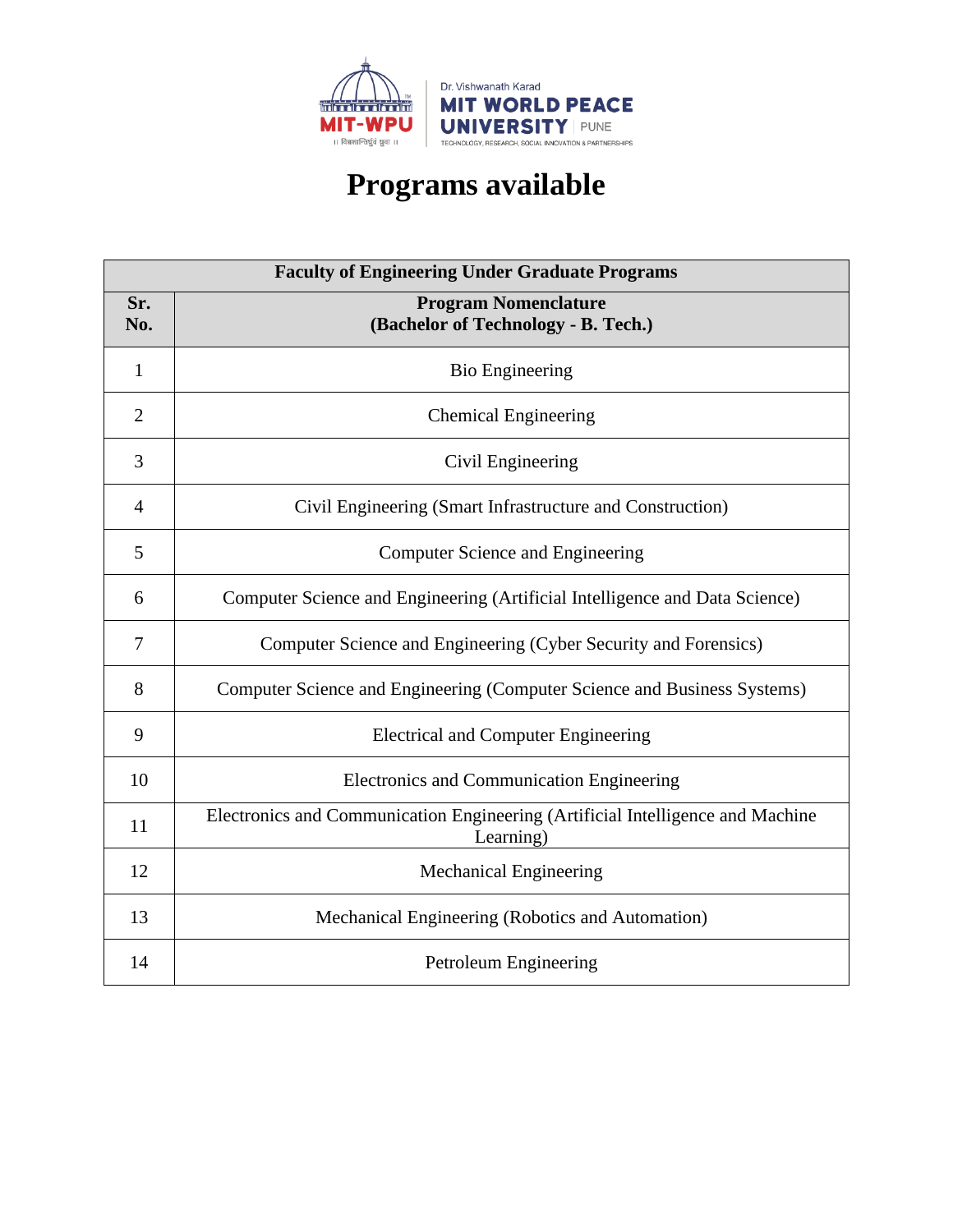

# **FEE**

| Sr. No.        | Faculty     | Course Level          | <b>Course Nomenclature</b>                                                                            | Fee          |
|----------------|-------------|-----------------------|-------------------------------------------------------------------------------------------------------|--------------|
|                |             |                       | (Bachelor of Technology - B.Tech.)                                                                    | (per annum)  |
| $\mathbf{1}$   |             |                       | <b>Bio Engineering</b>                                                                                | $310,000/$ - |
| $\overline{2}$ |             |                       | <b>Chemical Engineering</b>                                                                           | 310,000/-    |
| 3              |             |                       | Civil Engineering                                                                                     | 310,000/-    |
| $\overline{4}$ |             |                       | Civil Engineering (Smart<br><b>Infrastructure and Construction</b> )                                  | 310,000/-    |
| 5              |             |                       | Computer Science and Engineering                                                                      | 310,000/-    |
| 6              | Engineering | <b>Under Graduate</b> | <b>Computer Science and Engineering</b><br>(Artificial Intelligence and Data<br>Science)              | 310,000/-    |
| $\overline{7}$ |             |                       | Computer Science and Engineering<br>(Cyber Security and Forensics)                                    | 310,000/-    |
| 8              |             |                       | Computer Science and Engineering<br>(Computer Science and Business<br>System)                         | 310,000/-    |
| 9              |             |                       | <b>Electrical and Computer</b><br>Engineering                                                         | 310,000/-    |
| 10             |             |                       | <b>Electronics and Communication</b><br>Engineering                                                   | 310,000/-    |
| 11             |             |                       | <b>Electronics and Communication</b><br>Engineering (Artificial Intelligence<br>and Machine Learning) | 310,000/-    |
| 12             |             |                       | <b>Mechanical Engineering</b>                                                                         | 310,000/-    |
| 13             |             |                       | Mechanical Engineering (Robotics<br>and Automation)                                                   | 310,000/-    |
| 14             |             |                       | Petroleum Engineering                                                                                 | 310,000/-    |

*Second year lateral entry students have to pay additional Rs. 20,000/- for student activity.*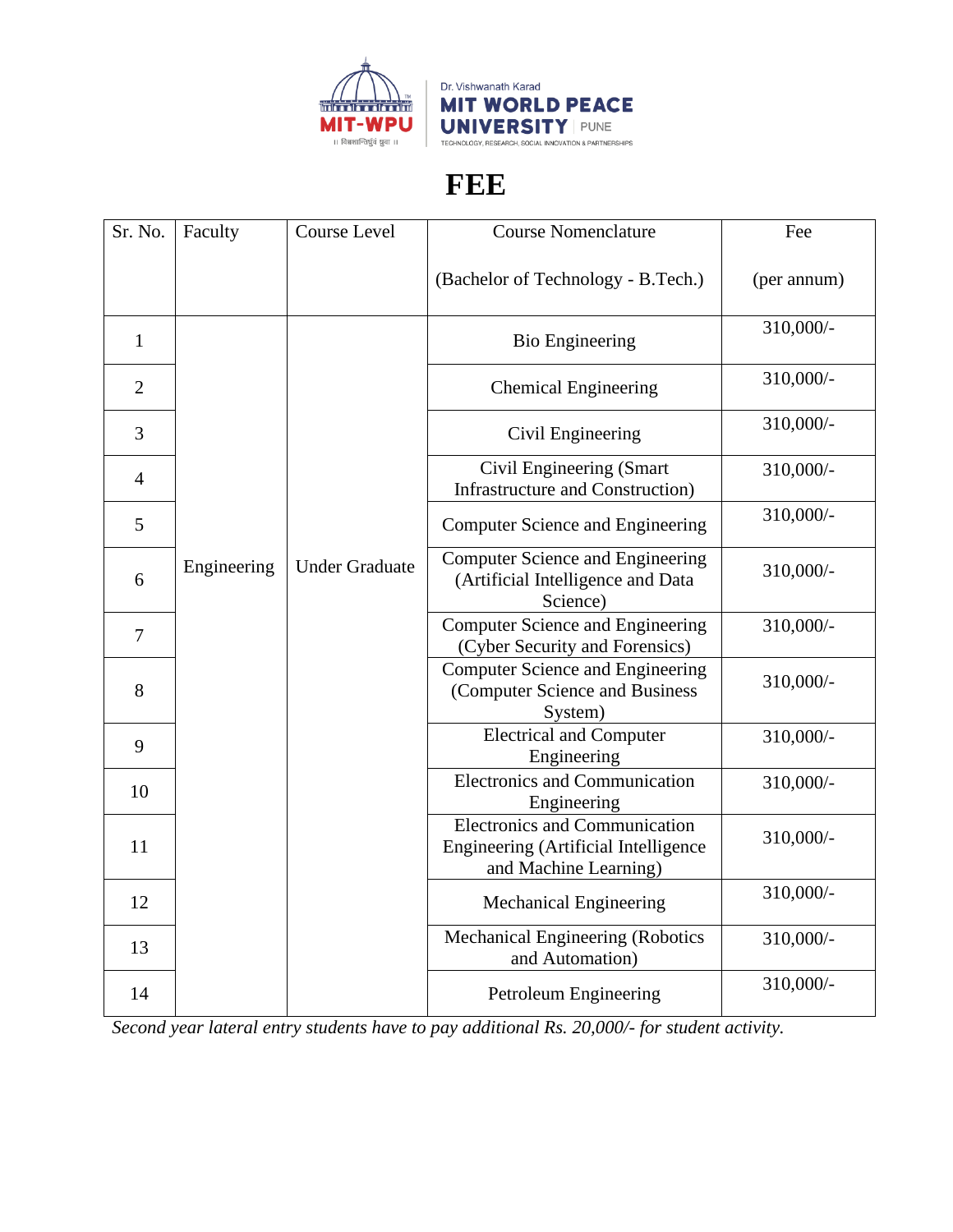

# **Fee Installment Structure**

- 1. **1st Installment:** Rs.1,25,000/- as "Seat Acceptance fee" at the time of enrollment as a student on the same day of the allotment of seat for the academic year 2022-23.
- 2. **2nd Installment:** Rs.1,00,000/- on 25/07/2022.
- 3. **3rd & final Installment:** Balance amount on 26/09/2022.

\*Date and amount of fee installment are tentative. If any changes in this, it will be conveyed at the time of seat allotment.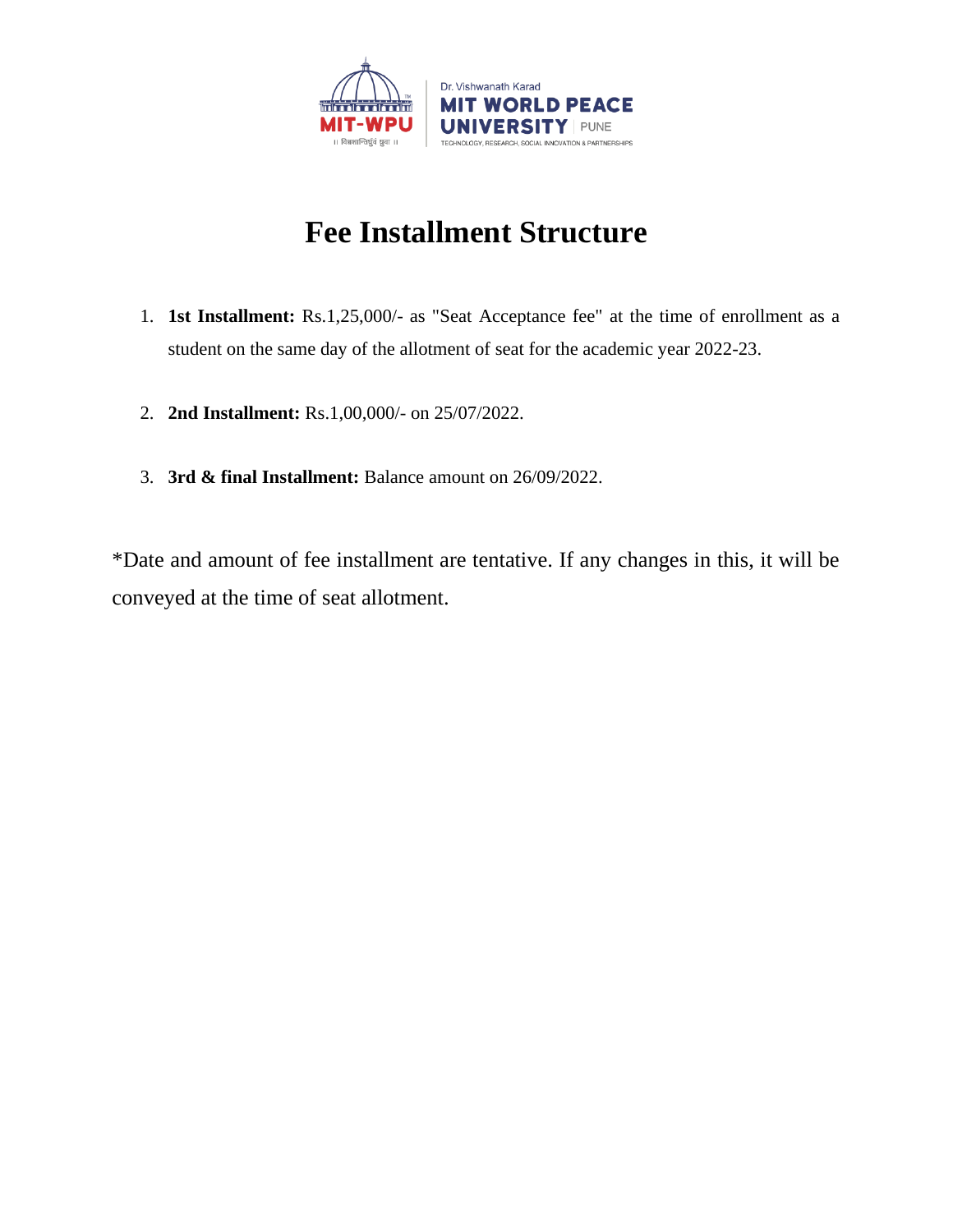

# **Group and Subgroup of Courses for Admissions to Direct Second Year**

**Diploma Degree Courses Mapping for Admission to Degree Courses in B.Tech Engineering for the year 2022-2023**

| Group<br>No.                                  | <b>Diploma Courses</b>                                  | <b>B.Tech Degree Courses at MIT-</b><br><b>World Peace University, Pune</b>           |
|-----------------------------------------------|---------------------------------------------------------|---------------------------------------------------------------------------------------|
| 1-Chemical Engineering, Bio Engineering Group |                                                         |                                                                                       |
|                                               | 101-Sub-group: A                                        |                                                                                       |
|                                               | 1 Chemical Engineering                                  | 1) Chemical Engineering                                                               |
|                                               | 2 Chemical Technology                                   | 2) Petroleum Engineering                                                              |
|                                               | 3 Petro-Chemical Engineering                            |                                                                                       |
|                                               | 4 Technical and Analytical Chemistry                    | 3) Bio Engineering                                                                    |
|                                               | 5 Sugar Technology                                      |                                                                                       |
|                                               | $102-Sub-group : B$                                     |                                                                                       |
|                                               | 1 Food Technology                                       |                                                                                       |
|                                               | 2 Environmental Technology                              | <b>Bio Engineering</b>                                                                |
|                                               | 3 Medical Electronics and Technical Chemistry           |                                                                                       |
| 2-Civil Engineering Groups                    |                                                         |                                                                                       |
|                                               | 201-Sub-group: A                                        |                                                                                       |
|                                               | 1 Civil and Rural Engineering                           |                                                                                       |
|                                               | 2 Civil and Sanitary Engineering                        | Civil Engineering                                                                     |
|                                               | 3 Civil Engineering                                     | Civil Engineering (Smart                                                              |
|                                               | 4 Construction Technology                               | <b>Infrastructure and Construction</b> )                                              |
|                                               | 5 Environmental Technology                              |                                                                                       |
|                                               | 3 - Computer, Electronics, Electrical Engineering Group |                                                                                       |
|                                               | 301-Sub-group: A                                        |                                                                                       |
|                                               |                                                         | Computer Science and Engineering,                                                     |
|                                               | 1 Computer Engineering                                  | <b>Computer Science and Engineering</b><br>(Artificial Intelligence and Data          |
|                                               | 2 Computer Technology                                   | Science),                                                                             |
|                                               | 3 Information Technology                                | Computer Science and Engineering                                                      |
|                                               | 4 3D Animation And Graphics                             | (Cyber Security and Forensics),                                                       |
|                                               | 5 Computer Science and Engineering                      | <b>Computer Science and Engineering</b><br>(Computer Science and Business<br>Systems) |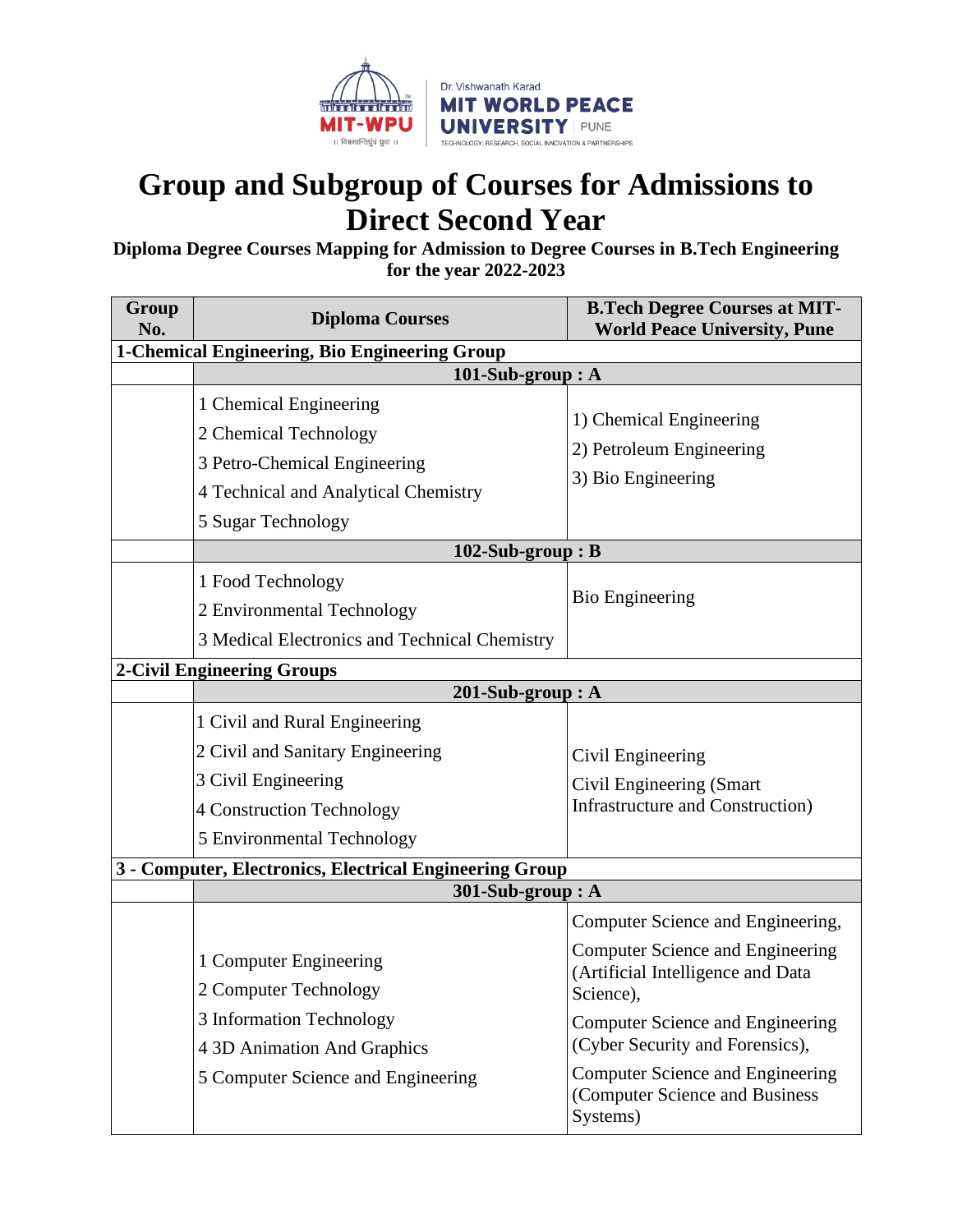

# Dr. Vishwanath Karad **MIT WORLD PEACE** UNIVERSITY PUNE

| $302-Sub-group : B$                                  |                                                     |  |
|------------------------------------------------------|-----------------------------------------------------|--|
| 1 Digital Electronics                                |                                                     |  |
| 2 Electronics and Communication Engineering          |                                                     |  |
| 3 Electronics and Video Engineering                  |                                                     |  |
| 4 Sound and Television Engineering                   |                                                     |  |
| 5 Electronics and Telecommunication                  |                                                     |  |
| 6 Industrial Electronics                             |                                                     |  |
| 7 Electronics and Radio Engineering                  |                                                     |  |
| 8 Electronics Engineering                            | <b>Electronics and Communication</b><br>Engineering |  |
| 9 Electronics Production & Maintenance               | <b>Electronics and Communication</b>                |  |
| 10 Electronics                                       | Engineering (Artificial Intelligence                |  |
| 11 Electronics Engineering Industry Integrated       | and Machine Learning)                               |  |
| 12 Electronics and Communication Technology          |                                                     |  |
| 13 Medical Electronics                               |                                                     |  |
| 14 Instrumentation                                   |                                                     |  |
| 15 Instrumentation and Control                       |                                                     |  |
| 16 Instrumentation Engineering                       |                                                     |  |
| 17 Instrumentation and Control Engineering           |                                                     |  |
|                                                      |                                                     |  |
| 304-Sub-group: C                                     |                                                     |  |
| 1 Electrical Engineering                             |                                                     |  |
| 2 Electrical Power System                            | <b>Electrical and Computer Engineering</b>          |  |
| 3 Electrical And Electronics Engineering             |                                                     |  |
| <b>4-Mechanical Engineering Group</b>                |                                                     |  |
| 401-Sub-group: A                                     |                                                     |  |
| 1 Automobile Engineering                             |                                                     |  |
| 2 Fabrication Technology                             |                                                     |  |
| 3 Mechanical Engineering                             |                                                     |  |
| 4 Fabrication Technology and Erection<br>Engineering | <b>Mechanical Engineering</b>                       |  |
| 5 Robotics and Mechatronics                          |                                                     |  |
| 6 Advanced Diploma in Tool & Die Making              |                                                     |  |
| 7 Mechatronics Engineering                           |                                                     |  |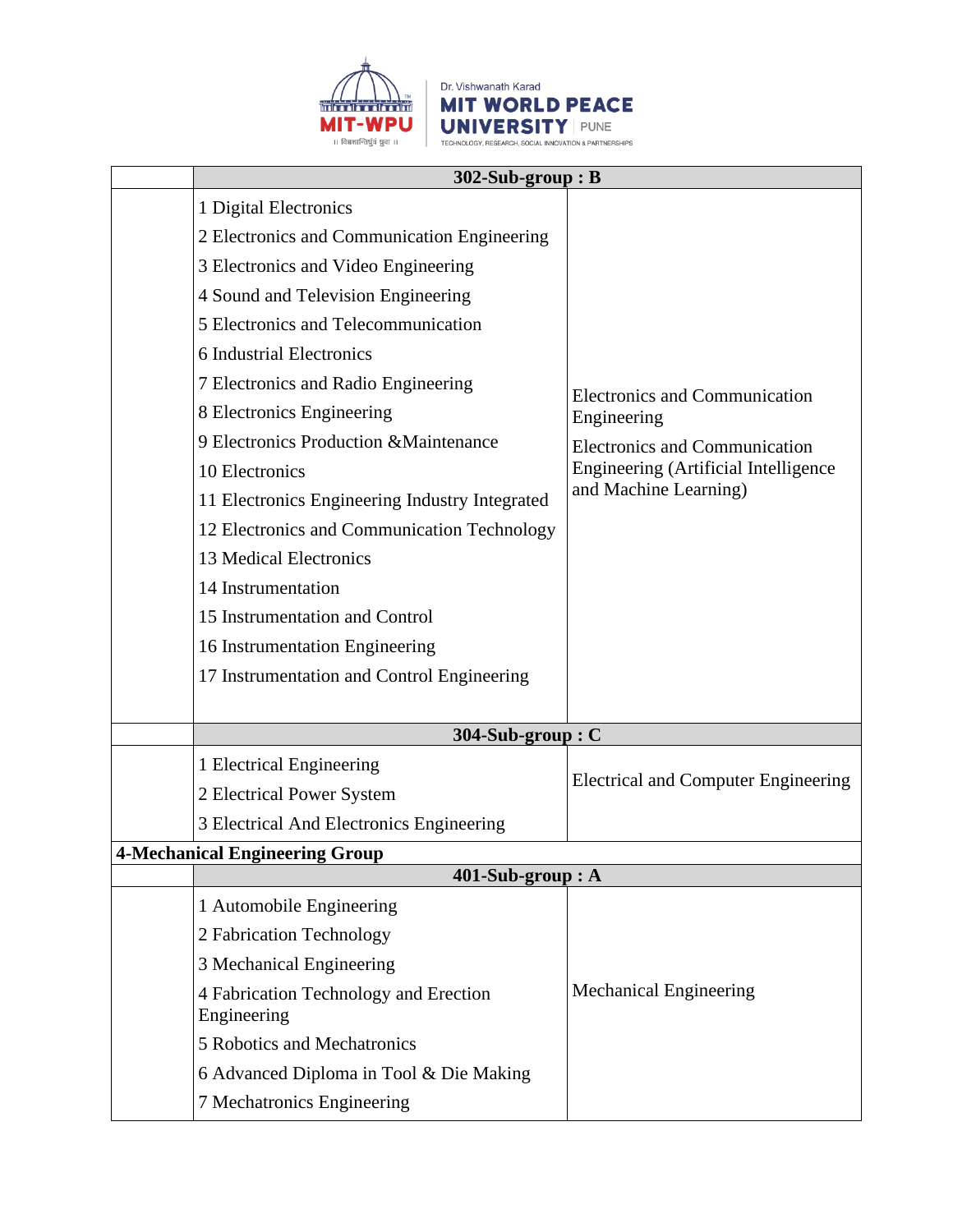



| 8 Mechatronics                                       |                                  |  |
|------------------------------------------------------|----------------------------------|--|
| 9 Packaging Technology                               |                                  |  |
| 10 Production Engineering                            |                                  |  |
| 11 Production Technology                             |                                  |  |
| 12 Plant Engineering                                 |                                  |  |
| 13 Machine Tool and Maintenance                      |                                  |  |
| 14 Metallurgy (Foundry Technology)                   |                                  |  |
| 15 Metallurgy                                        |                                  |  |
| $401-Sub-group : B$                                  |                                  |  |
| 1 Automobile Engineering                             |                                  |  |
| 2 Fabrication Technology                             |                                  |  |
| 3 Mechanical Engineering                             |                                  |  |
| 4 Fabrication Technology and Erection<br>Engineering | Mechanical Engineering (Robotics |  |
| 5 Robotics and Mechatronics                          | and Automation)                  |  |
| 6 Advanced Diploma in Tool & Die Making              |                                  |  |
| 7 Mechatronics Engineering                           |                                  |  |
| 8 Mechatronics                                       |                                  |  |

# **RESERVATIONS:**

All the reservations given below shall be applicable to candidates belonging to Maharashtra State only subject to the fulfillment of the eligibility criteria specified by respective authorities from time to time.

## **(a) Reservation for Backward Class category Candidates:**

The percentage of seats reserved for candidates of backward class categories belonging to Maharashtra State is as given below. The percentage of reservation is the percentages of the seats available for Maharashtra candidates. Backward class candidates shall claim the category to which they belong to at the time of submission of application form to MIT-WPU.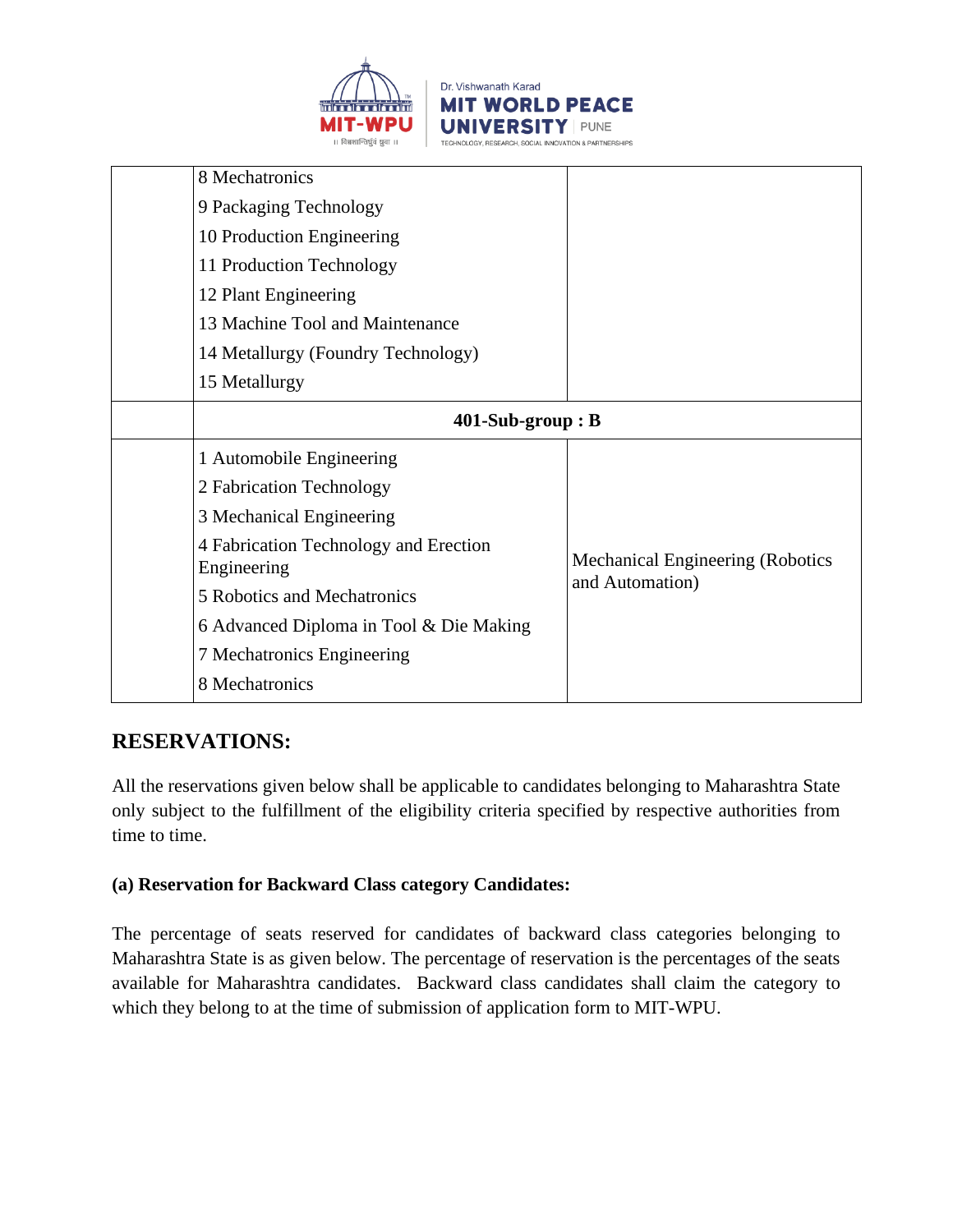

| Sr.No.         | <b>Category of Reservation</b>                                | Percentage of         |
|----------------|---------------------------------------------------------------|-----------------------|
|                |                                                               | <b>Seats Reserved</b> |
|                | Scheduled Castes and Schedule Caste converts to Buddhism (SC) | 13.00 %               |
| 2              | Schedule Tribes (ST)                                          | $7.00 \%$             |
| 3              | Vimukta Jati(VJ)/De Notified Tribes( $DT$ )(NT-A)             | $3.00 \%$             |
| $\overline{4}$ | Nomadic Tribes 1 (NT-B)                                       | $2.5\%$               |
| 5              | Nomadic Tribes 2 (NT-C)                                       | $3.5\%$               |
| 6              | Nomadic Tribes 3 (NT-D)                                       | $2.00 \%$             |
| 7              | Other Backward Classes (OBC)                                  | 19.00 %               |
|                | Total :-                                                      | 50.00 %               |

#### **(b) Reservation for sons/daughters of Defence service personnel:**

Five percent (5%) seats of the total sanctioned intake of an University for direct second year admission after diploma, subject to a maximum of five (5) seats in university shall be reserved for Children of ex- service personnel who are Domiciled in Maharashtra State (DEF-1), Children of active service personnel who are Domiciled in Maharashtra State (DEF-2), Children of active service personnel (DEF-3) Who are transferred to Maharashtra State but are not domiciled in Maharashtra State, or Who are not domiciled in Maharashtra State but their families are stationed in Maharashtra State under the provision of retention of family accommodation at the last duty station on grounds of children's education provided further that, such candidate should have appeared and passed the HSC examination from a school/college situated in the State of Maharashtra.

(i) These seats are within the sanctioned intake

(ii) A combined single merit list of all eligible DEF1, DEF2 and DEF3Candidates shall be prepared.

(iii) Candidates claiming these seats shall produce additional documents in Proforma C, D and/or E as applicable available on website.

(iv) This provision is NOT available to the children of CIVILIAN STAFF who is working /who has worked in the Indian Defence Service.

**C) Eligibility criteria for Candidates belonging to Persons with Disability:** In addition to the basic qualification mentioned above, candidate who is suffering from any one of the following permanent disability is eligible to seek admission against seats reserved for Persons with Disability candidates

## **Reservation for Persons with Disability Candidate:**

Three percent (3%) seats of total sanctioned intake of all the programs shall be reserved for Candidates with Disability.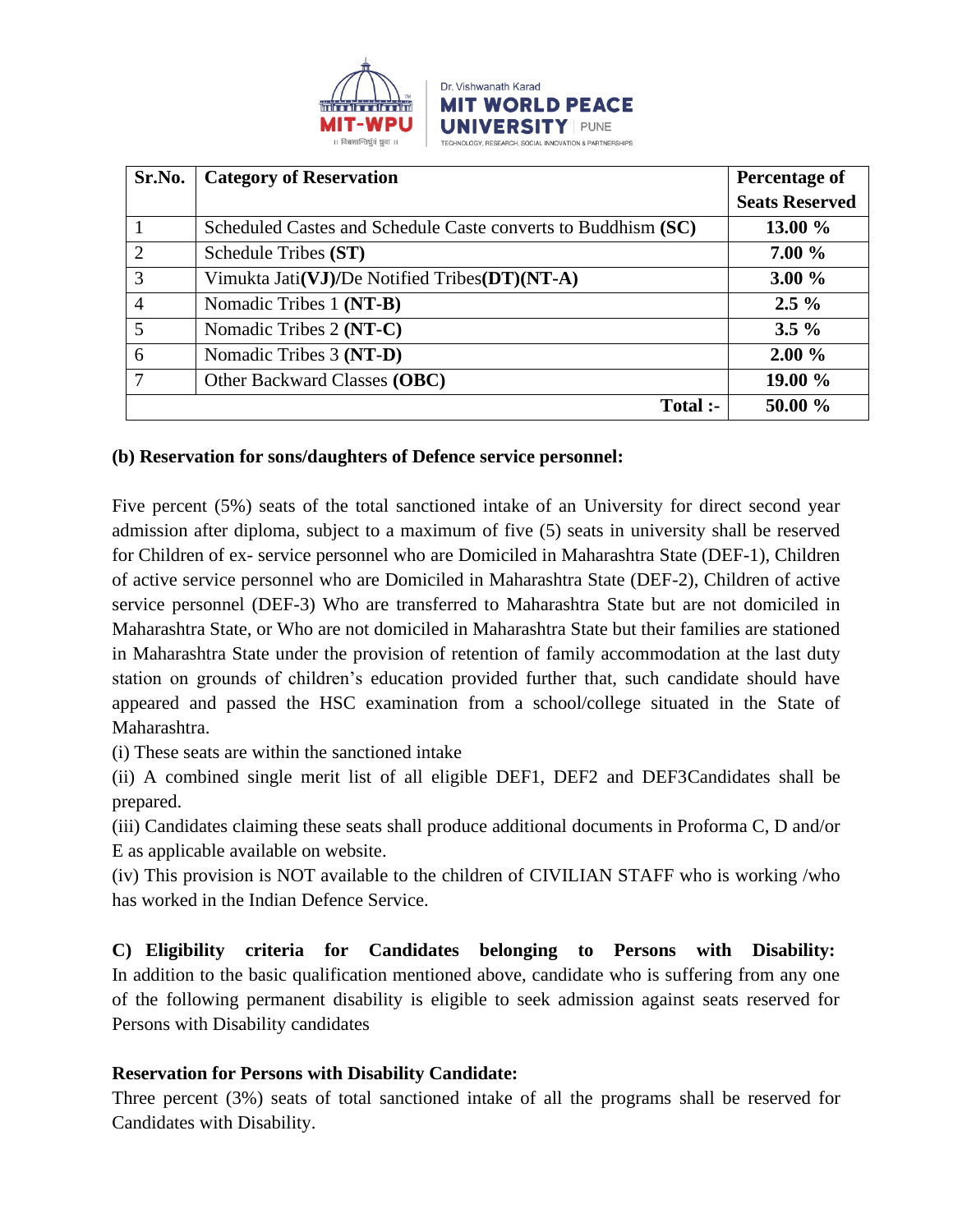

(i) 1% seats for visually impaired (blind) candidates (P1),

(ii) 1% seats for Speech & hearing impaired (deaf  $&$  dumb) candidates (P2),

(iii) 1% seats for orthopedic disorders, learning disabilities, Dyslexia, Dyscalculia, Dysgraphica, Spastic (P3)

The allotment of seats reserved for the Candidates with Disability shall be done on the basis of an inter-se merit of respective type of handicap of such candidates. These seats are available for Maharashtra domiciled candidates only. The candidates claiming reservation under this category shall submit the certificates strictly as per the Proforma.

# **Note:-**

Candidates with Disability should note that on admission to degree course they will not be given any exemptions or additional facility in the academic activities other than those which may be provided by the respective department.

# **Eligibility Criteria for B.Tech Direct Second Year Engineering (DSY) 2022-2023**

## **For Maharashtra State / Outside Maharashtra State Candidature Candidate :-**

(i) The Candidate should be an Indian National.

(ii) Passed Diploma Course in the academic year 2021-22, 2020-21, 2019-20 in Engineering and Technology with at least **45% marks** (40% marks in case of candidates of backward class categories and Persons with Disability belonging to Maharashtra State only) in appropriate branch of Engineering and Technology from an All India Council for Technical Education or Central or State Government approved Institution or its equivalent

**Or**

(ii) Passed B.Sc. Degree from a University Grants Commission (UGC) or Association of Indian Universities recognized University with at least 45% marks (40% in case of candidates of Backward class categories and Persons with Disability belonging to Maharashtra State only) and passed HSC with Mathematics as a subject. Provided that students belonging to this category shall clear the subjects of Engineering Graphics/ Engineering Drawing and Engineering Mechanics of the first year Engineering Program along with second year subjects.

Or

(ii) Passed D.Voc. Stream in the same or allied sector.

(iii) In the above cases, a suitable bridge Courses, if required such as in Mathematics may be conducted.

(iv) Any other criterion declared from time to time by the appropriate authority as defined under the Act.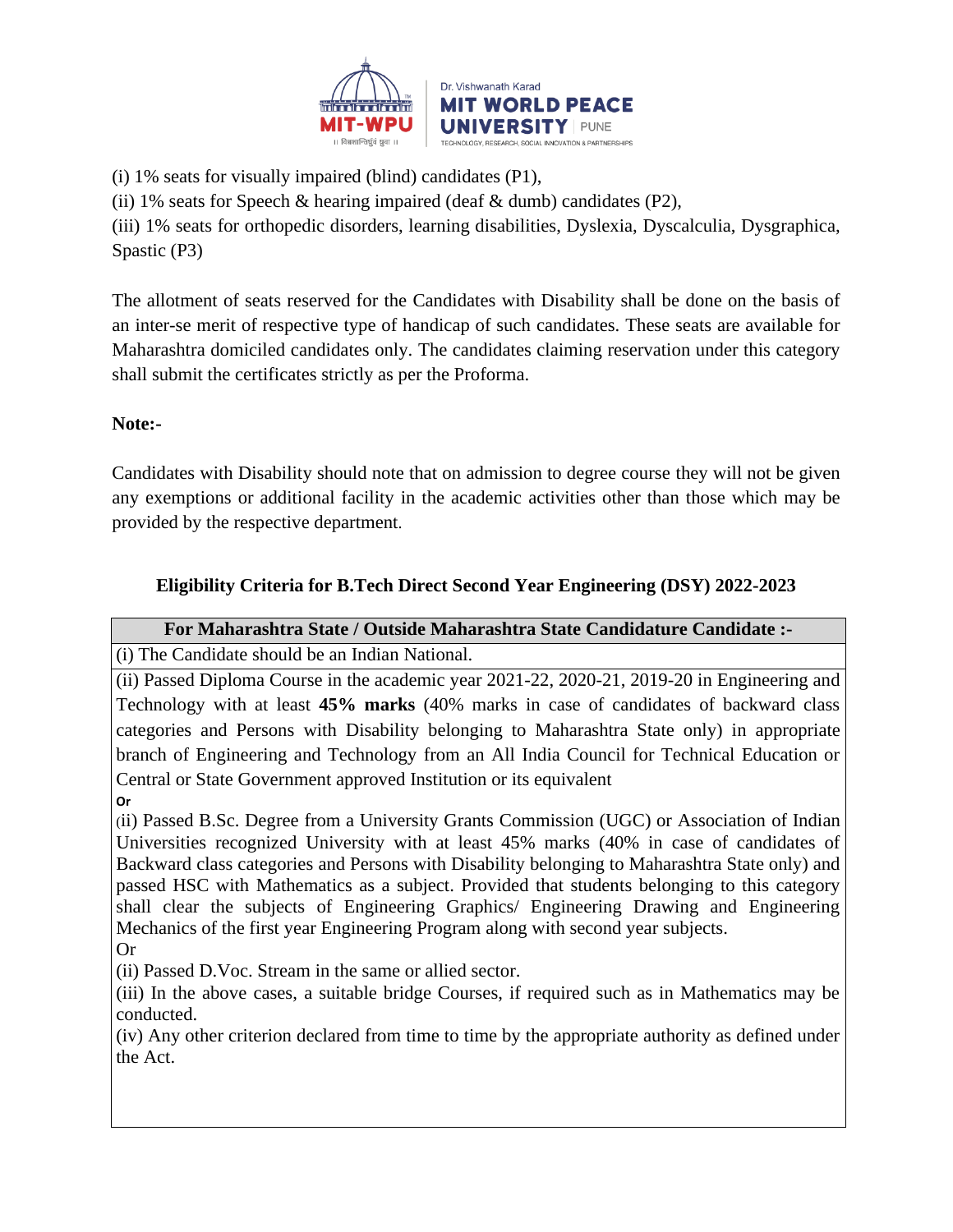

#### Dr. Vishwanath Karad **MIT WORLD PEACE UNIVERSITY PUNE** TECHNOLOGY, RESEARCH, SOCIAL INNOVATION & PARTNERSHIPS

**Sr. Sr. Eligibility Eligibility Type of <b>Candidature Eligibility Requirement** 1. Maharashtra State **Type "A"** (i) Candidates passing **SSC** or **HSC** and also **Diploma in Engineering or Technology** from a recognized institution in Maharashtra State; **AND** (ii) Candidate who is either **Domicile** of Maharashtra and/or is **born** in Maharashtra  $2<sub>1</sub>$ Candidate/Father or Mother is Maharashtra Domiciled. **Type "B"** A Candidate who does not fall in Type-A above, but who or whose Father or Mother is domiciled in the State of Maharashtra and possess Domicile Certificate. 3. Sons and daughters of Central Govt. / Govt. of India Undertaking employee **Type "C"** A Candidate who does not fall in either Type A or Type-B but whose Father or Mother is an employee of the Government of India or Government of India Undertaking and who has been posted and reported to duty in Maharashtra state before the last date for submission of Application Form for admission. 4 Sons and daughters of employee or retired employee of the Government of Maharashtra **Type "D"** A Candidate who does not fall in any of the above Type-A, Type B and Type-C but whose Father or Mother is an employee or retired employee of the Government of Maharashtra or Government of Maharashtra Undertaking. 6 Outside Maharashtra State Manarashua **Type "E"** Candidates passing SSC and/or HSC Examination and also Diploma in Engineering and Technology or its equivalent from a 10recognized institution of any state or Union Territories of India.

# **Documents Required for B.Tech (Direct Second Year) 2022-2023**

# **Note:**

The candidates are required to carry **ALL Original Certificates/Documents** in support of their claim at the time of counseling round at MIT WPU Pune for Admission for the scrutiny and verification.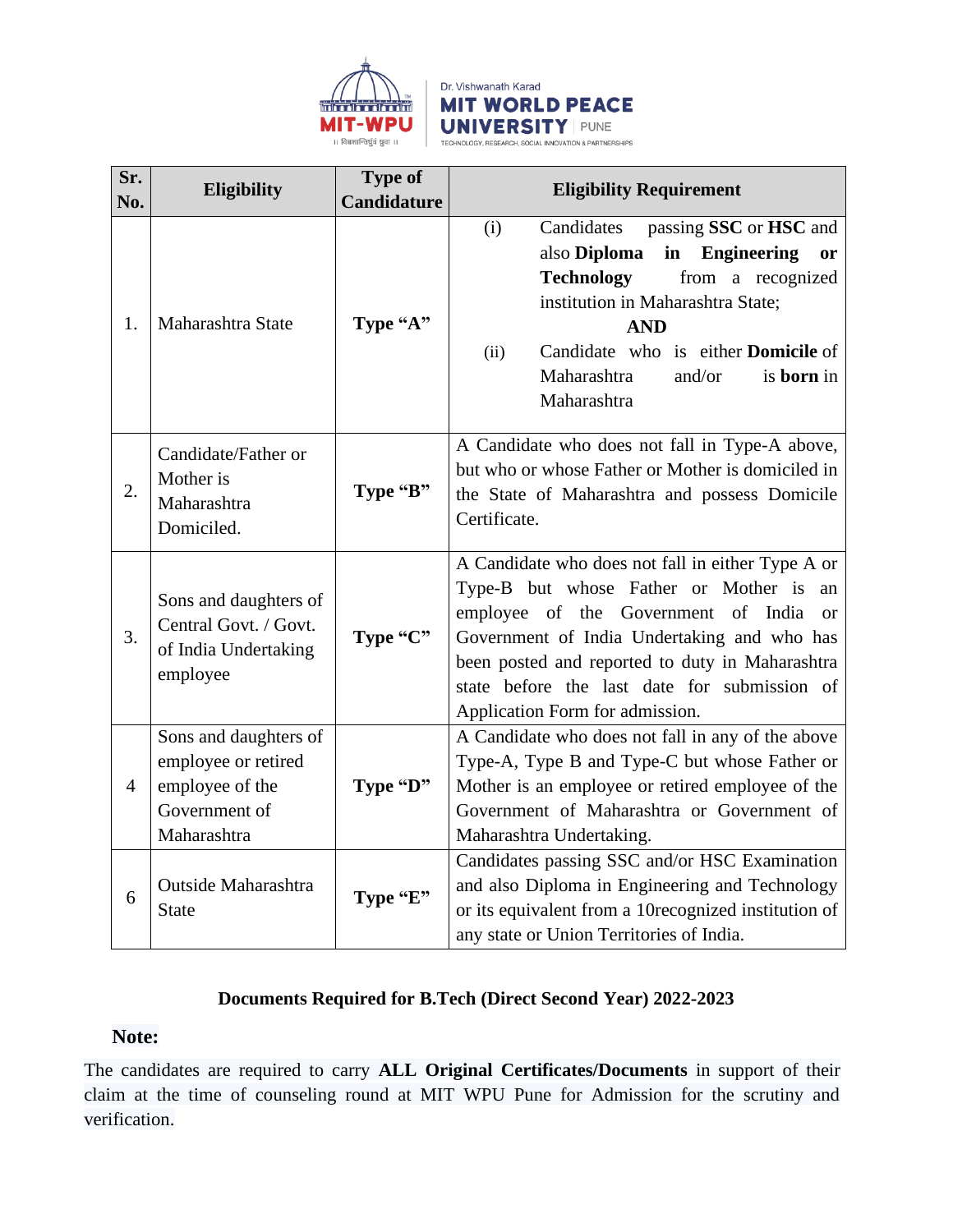

| Sr.<br>No.     | <b>Type of Candidate</b>                                                                                                                                                                    | <b>Attested True Copies of Documents to be Attached</b>                                                                                                                                                                                                                                                                                                                                                     |  |
|----------------|---------------------------------------------------------------------------------------------------------------------------------------------------------------------------------------------|-------------------------------------------------------------------------------------------------------------------------------------------------------------------------------------------------------------------------------------------------------------------------------------------------------------------------------------------------------------------------------------------------------------|--|
| 1              | <b>All Candidates</b>                                                                                                                                                                       | Statement of marks obtained at SSC or its Equivalent Examination.<br>Statement of marks obtained at the Qualifying Examination (Diploma) for<br>each attempt in Final Year/Semesters.<br>Leaving Certificate after passing Diploma.<br>Certificate of the Indian Nationality# of the candidate, (If "Indian" is not<br>written in leaving certificate)<br>Equivalence Certificate from MSBTE, if necessary. |  |
| $\overline{2}$ | $Type - A$<br><b>Candidates</b>                                                                                                                                                             | Domicile Certificate* of Candidate indicating that he/she is Domiciled in<br>the State of Maharashtra.<br>If the candidate fails to submit Domicile Certificate, then the candidate has<br>to produce the Birth Certificate / Leaving Certificate in which the Place of<br>Birth should be in the state of Maharashtra. (In addition to the Documents<br>mentioned in Sr. No. 1)                            |  |
| 3              | $Type - B$<br><b>Candidates</b>                                                                                                                                                             | Domicile Certificate* of Candidate or of Father/Mother of Candidate<br>indicating that he/she is Domiciled in the State of Maharashtra. (In addition<br>to the Documents mentioned in Sr. No. 1)                                                                                                                                                                                                            |  |
| $\overline{4}$ | $Type - C$<br><b>Candidates</b>                                                                                                                                                             | Certificate from the employer in the Proforma $-$ A stating that<br>Father/Mother of the Candidate who is a Central Government / Govt. of<br>India undertaking employee is presently posted in Maharashtra.<br>$\left( \quad \text{In} \right)$<br>addition to the Documents mentioned in Sr. No. 1)                                                                                                        |  |
|                | $Type - D$<br><b>Candidates</b>                                                                                                                                                             | Certificate from the employer in the Proforma $- B1$ or the Proforma $- B2$<br>whichever is applicable, stating that Father/Mother of the Candidate who is<br>employee or retired employee of the Government of Maharashtra or<br>Government of Maharashtra Undertaking. (In addition to the Documents<br>mentioned in Sr. No. 1)                                                                           |  |
|                | $Type - E$<br><b>Candidates</b>                                                                                                                                                             | Certificate from the District Collector/ Deputy Commissioner/District<br>Magistrate/Additional District Magistrate/Taluka Executive Magistrate in<br>the Proforma–G1 and certificate from the Head Master /Principal School/<br>College in the Proforma $-G2$ . (In addition to the Documents mentioned in<br>Sr. No. 1)                                                                                    |  |
|                | All these Documents are required to be verified with the originals by the Admission authority of<br>MIT WPH when the Candidate reports for counseling round. No Admission will be confirmed |                                                                                                                                                                                                                                                                                                                                                                                                             |  |

Dr. Vishwanath Karad

**MIT WORLD PEACE** 

TECHNOLOGY, RESEARCH, SOCIAL INNOVATION & PARTNERSHIPS

**UNIVERSITY | PUNE** 

MIT WPU when the Candidate reports for counseling round. No Admission will be confirmed unless all the original documents are submitted to admission authority of MIT WPU Pune.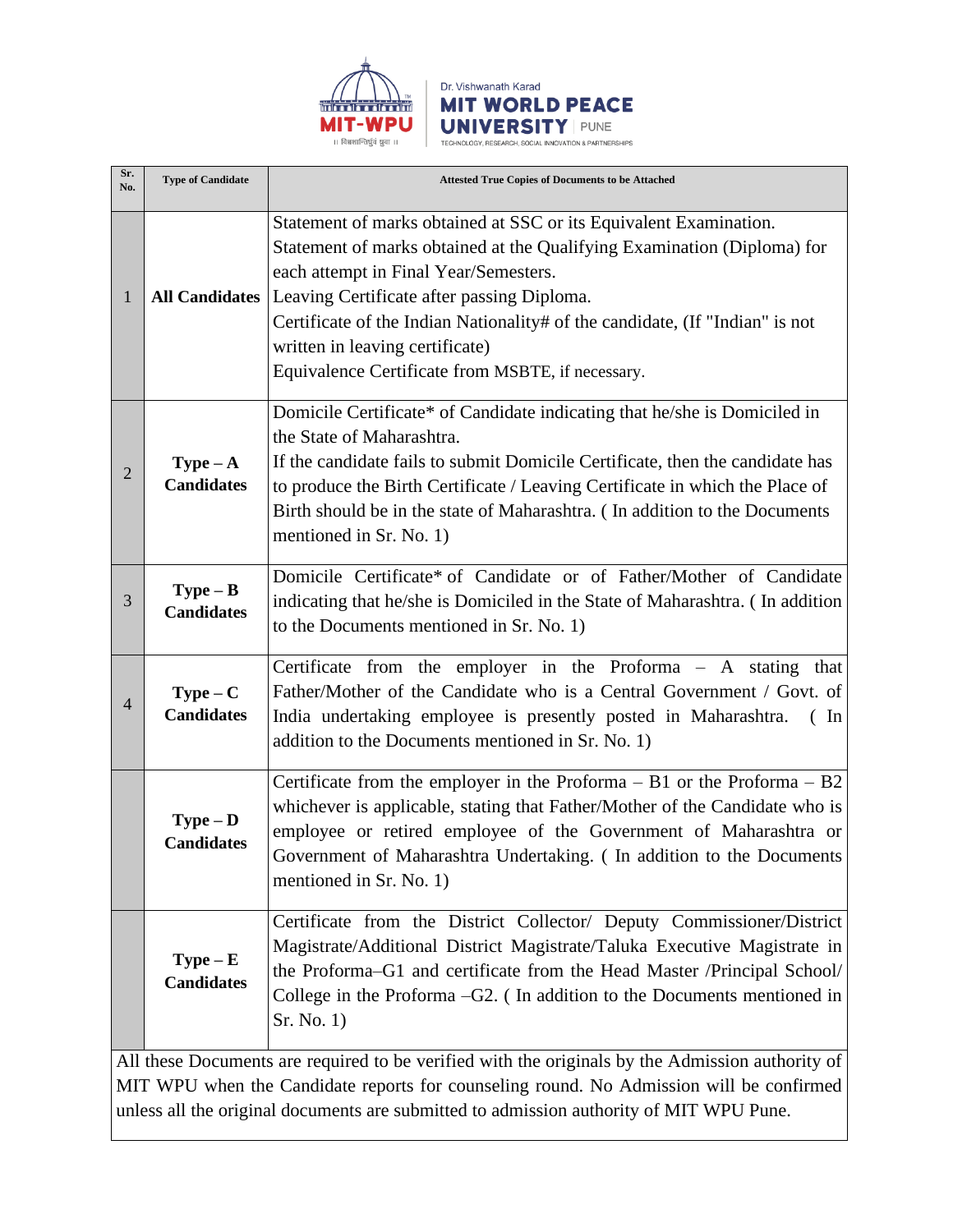

#Certificate of Indian Nationality:-

The Certificate of Indian Nationality is a part of the Domicile Certificate, which is usually issued by the Tahshildar/Executive Magistrate/Dy. Collector of the concerned District/Taluka. In lieu of this "Certificate of Indian Nationality" following Certificates/Documents will also be acceptable:

1) Indian Passport in the name of the Candidate, issued by appropriate authorities.

2) The School Leaving Certificate indicating the Nationality of the Candidate as 'Indian'.

3) Birth Certificate of the Candidate indicating the Place of birth of the Candidate is within India.

#### **1) \*Domicile Certificate:**

 Domicile certificate issued by the Maharashtra State's appropriate authorities will be considered valid. The domicile certificate of Mother of the candidate shall be supported with marriage certificate and legal proof of change in name (if any). Such candidates will be required to submit Birth certificate clearly mentioning the name of the mother.

## **2) Caste Validity Certificate:-**

 Caste Validity Certificate:- Candidates belonging to SC, ST, VJ/DT NT (A), NT (B), NT(C), SBC and OBC category are required to produce Caste Validity Certificate at the time of filling of the online application form. (If the candidate not having the validity certificate, the policy of Social Justice & Welfare and Tribal Development Department shall be implemented and the documents to be submitted accordingly will be notified on the website.)

#### **3) Non-Creamy Layer Certificate:-**

 A candidate belonging to 'Creamy Layer' amongst the categories SBC, V.J./N.T.(A), N.T.(B), N.T.(C),N.T.(D) and O.B.C. must note that the provision of reservation is NOT applicable to him/her. A candidate claiming benefit of reservation under the categories SBC, V.J./N.T.(A), N.T.(B), N.T.(C),N.T.(D) and O.B.C. will be required to produce "Non-Creamy Layer Certificate" in the name of the candidate as specified in the Government Resolution No. CBC/10/2008/CR-697/BCW-5, dated 27th February 2009. The certificate must be valid up to 31st March 2023.

**Non-creamy layer Certificate is required to be produced on date of counseling round of Admission, failing which the category claimed will not be considered.**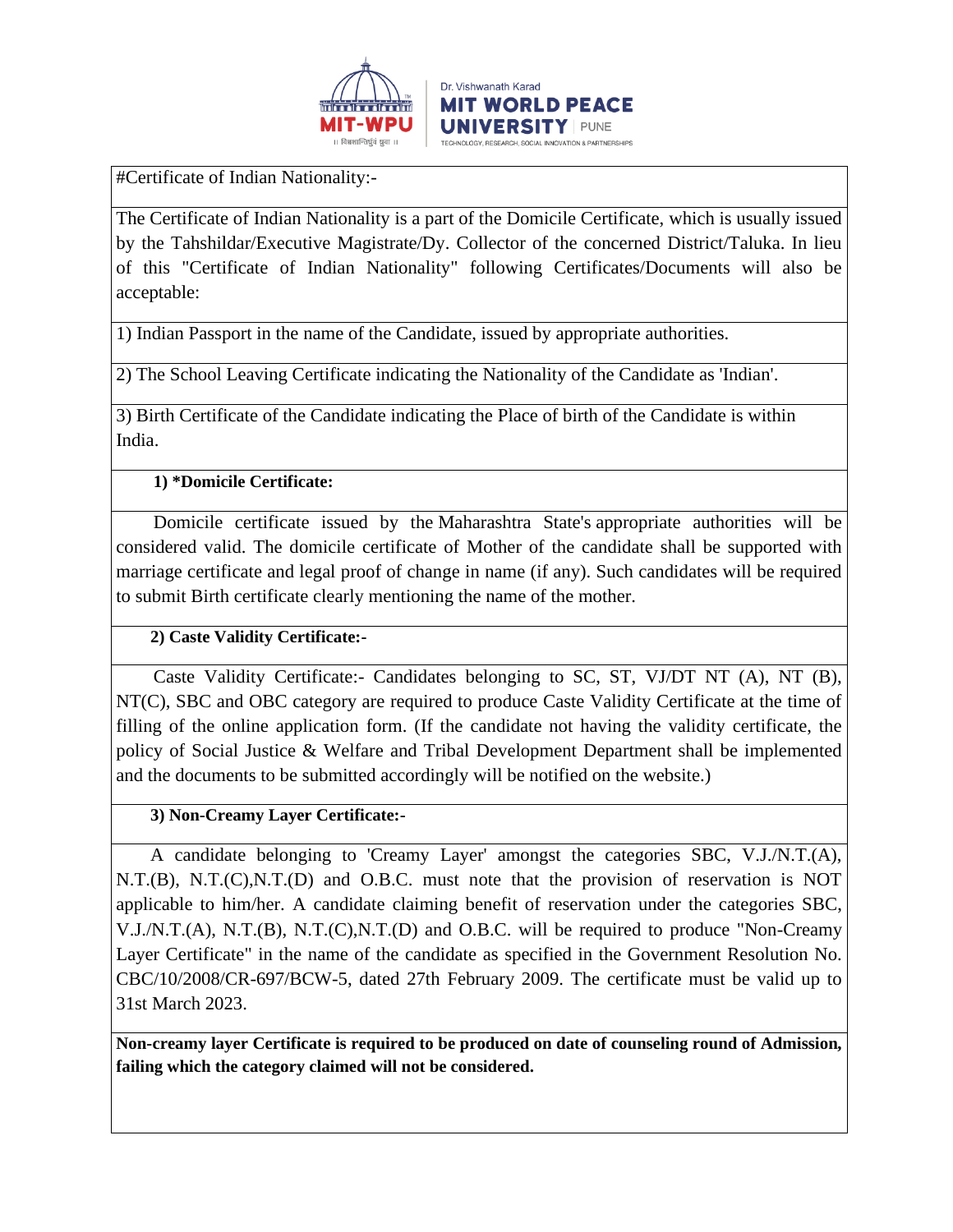

#### **4) Attestation:**

Candidate should note the following points while submitting the Application form:

 $\Rightarrow$  Candidate shall attach attested copies of all the required Certificates as mentioned in the rules and enumerate the same in the given format as applicable. Candidate shall not attach a copy of any other Certificate, which is not asked for under these rules such as Certificates for participation in sports, cultural activities etc.

 $\Rightarrow$  The copies of Certificates or documents attached to the application form at time of counseling round should be attested by the Principal of the college from which the Candidate has passed Qualifying Examination or Gazetted Officer or Special Executive Magistrate or Head Master of a Secondary School or Teaching Staff of Government College/Polytechnic not below the rank of a lecturer. Original Certificates should not be attached with the application form.

# **General Note on Eligibility:**

Admission of any Candidate made at the Institution shall be provisional, subject to the final Eligibility Certification from the eligibility team of MIT-WPU and the final approval to the admitted Candidates of Second Year Degree Engineering course by the Admission Authority of MIT-WPU, Pune. If Candidate fails to get Eligibility, his Admission may be cancelled at any stage.

 **Updated On: 14/02/2022**